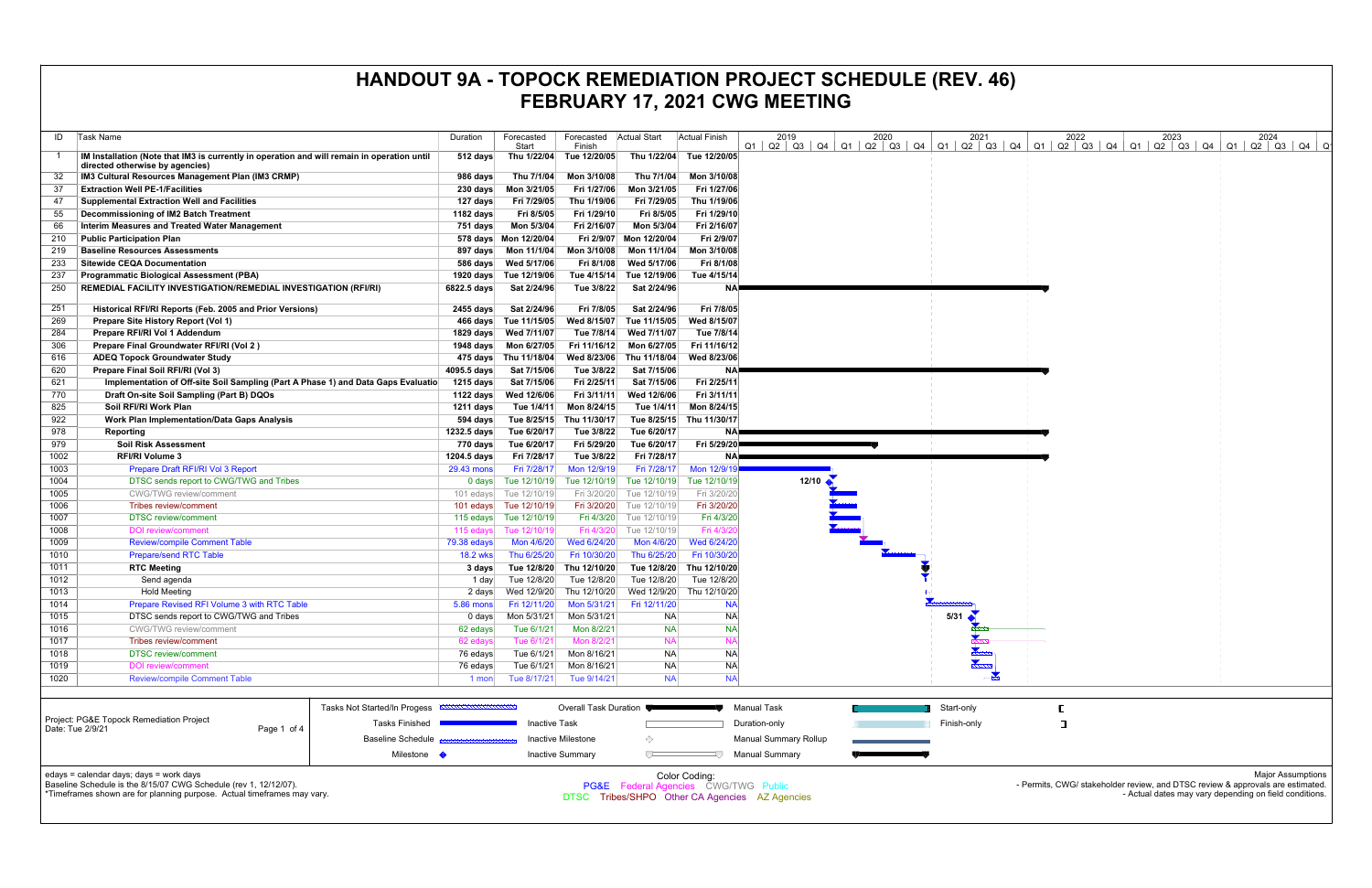| ID               | Task Name                                                                                                                                                                              | Duration                 | Forecasted                        | Forecasted                  | Actual Start                         | Actual Finish            | 2019                                           | 2020                   | 2021                                                                                                                                                                                                                                                                                                                                                |
|------------------|----------------------------------------------------------------------------------------------------------------------------------------------------------------------------------------|--------------------------|-----------------------------------|-----------------------------|--------------------------------------|--------------------------|------------------------------------------------|------------------------|-----------------------------------------------------------------------------------------------------------------------------------------------------------------------------------------------------------------------------------------------------------------------------------------------------------------------------------------------------|
|                  |                                                                                                                                                                                        |                          | Start                             | Finish                      |                                      |                          | Q2   Q3  <br>Q1                                | Q4   Q1   Q2   Q3   Q4 | $Q2$ $Q3$<br>Q1                                                                                                                                                                                                                                                                                                                                     |
| 1021             | Comment clarification meeting (date shown is a placeholder only)                                                                                                                       | 0 days                   | Mon 8/30/21                       | Mon 8/30/21                 | <b>NA</b>                            | <b>NA</b>                |                                                |                        | $\begin{picture}(18,10) \put(0,0){\line(1,0){10}} \put(10,0){\line(1,0){10}} \put(10,0){\line(1,0){10}} \put(10,0){\line(1,0){10}} \put(10,0){\line(1,0){10}} \put(10,0){\line(1,0){10}} \put(10,0){\line(1,0){10}} \put(10,0){\line(1,0){10}} \put(10,0){\line(1,0){10}} \put(10,0){\line(1,0){10}} \put(10,0){\line(1,0){10}} \put(10,0){\line(1$ |
| 1022             | Prepare/send RTC Table (date to be verified after receipt of comments)                                                                                                                 | 2 mons                   | Tue 8/31/21                       | Wed 10/27/21                | <b>NA</b>                            | <b>NA</b>                |                                                |                        |                                                                                                                                                                                                                                                                                                                                                     |
| 1023             | <b>RTC Meeting</b>                                                                                                                                                                     |                          | 10 days Wed 11/10/21 Wed 11/24/21 |                             | <b>NA</b>                            | <b>NA</b>                |                                                |                        |                                                                                                                                                                                                                                                                                                                                                     |
| 1024             | Send agenda (2 wks prior to meeting)                                                                                                                                                   |                          | 0 days Wed 11/10/21               | Wed 11/10/21                | <b>NA</b>                            | <b>NA</b>                |                                                |                        | 11/10                                                                                                                                                                                                                                                                                                                                               |
| 1025             | <b>Hold Meeting</b>                                                                                                                                                                    |                          | 0 days Wed 11/24/21               | Wed 11/24/21                | <b>NA</b>                            | <b>NA</b>                |                                                |                        | 11/24                                                                                                                                                                                                                                                                                                                                               |
| 1026             | Finalize report (place holder only, nature and duration of task to be verified after R                                                                                                 | $2.5 \text{ mon }$       | Thu 11/25/21                      | Mon 2/7/22                  | <b>NA</b>                            | <b>NA</b>                |                                                |                        |                                                                                                                                                                                                                                                                                                                                                     |
| 1027             | <b>DTSC</b> review/approve                                                                                                                                                             | 1 mon                    | Mon 2/7/22                        | Tue 3/8/22                  | <b>NA</b>                            | <b>NA</b>                |                                                |                        |                                                                                                                                                                                                                                                                                                                                                     |
| 1028             | DOI review/approve                                                                                                                                                                     | 1 mon                    | Mon 2/7/22                        | Tue 3/8/22                  | <b>NA</b>                            | <b>NA</b>                |                                                |                        |                                                                                                                                                                                                                                                                                                                                                     |
| 1029             | <b>GROUNDWATER CORRECTIVE MEASURES/REMEDIAL ALTERNATIVE DEVELOPMENT</b>                                                                                                                | 2835 days                | Mon 3/29/04                       | Wed 12/31/14                |                                      | Mon 3/29/04 Wed 12/31/14 |                                                |                        |                                                                                                                                                                                                                                                                                                                                                     |
| 1177             | <b>CORRECTIVE MEASURE STUDY/FEASIBILITY STUDY (CMS/FS) AND RISK ASSESSMEN</b>                                                                                                          |                          | 5354.5 days Mon 12/16/02          |                             | Fri 5/12/23 Mon 12/16/02             |                          | ΝA                                             |                        |                                                                                                                                                                                                                                                                                                                                                     |
| 1178             | <b>CMS Work Plan</b>                                                                                                                                                                   |                          | 1465 days Mon 12/16/02            |                             | Tue 6/24/08 Mon 12/16/02             | Tue 6/24/08              |                                                |                        |                                                                                                                                                                                                                                                                                                                                                     |
| 1197             | <b>Risk Evaluation - Scoping and CSM</b>                                                                                                                                               |                          | 2326 days Tue 10/31/06            |                             | Tue 9/15/15 Tue 10/31/06             | Tue 9/15/15              |                                                |                        |                                                                                                                                                                                                                                                                                                                                                     |
| 1281             | <b>CMS/FS Report</b>                                                                                                                                                                   | 3851.5 days              | Mon 8/18/08                       | Fri 5/12/23                 | Mon 8/18/08                          |                          | ΝA                                             |                        |                                                                                                                                                                                                                                                                                                                                                     |
| 1282             | Groundwater                                                                                                                                                                            | $350 \text{ days}$       | Mon 8/18/08                       | Fri 12/18/09                | Mon 8/18/08                          | Fri 12/18/09             |                                                |                        |                                                                                                                                                                                                                                                                                                                                                     |
| 1341             | Soil CMS/FS (duration to be verified after completion of RFI/RI)                                                                                                                       | 308 days                 | Tue 3/8/22                        | Fri 5/12/23                 | <b>NA</b>                            | <b>NA</b>                |                                                |                        |                                                                                                                                                                                                                                                                                                                                                     |
| 1342             | Prepare Draft Soil CMS/FS Report                                                                                                                                                       | 151 days                 | Tue 3/8/22                        | Wed 10/5/22                 | <b>NA</b>                            | <b>NA</b>                |                                                |                        |                                                                                                                                                                                                                                                                                                                                                     |
| 1343             | <b>Prepare Discussion Draft Soil CMS/FS Report</b>                                                                                                                                     | 4 mons                   | Tue 3/8/22                        | Mon 7/4/22                  | <b>NA</b>                            | <b>NA</b>                |                                                |                        |                                                                                                                                                                                                                                                                                                                                                     |
| 1344             | <b>PG&amp;E outreach with Tribes</b>                                                                                                                                                   | 1 mon                    | Mon 7/4/22                        | Tue 8/2/22                  | <b>NA</b>                            | <b>NA</b>                |                                                |                        |                                                                                                                                                                                                                                                                                                                                                     |
| 1345             | <b>PG&amp;E submits Draft Soil CMS/FS</b>                                                                                                                                              | 2 wks                    | Tue 8/2/22                        | Tue 8/16/22                 | <b>NA</b>                            | <b>NA</b>                |                                                |                        |                                                                                                                                                                                                                                                                                                                                                     |
| 1346             | DTSC send Draft Soil CMS/FS to CWG/TWG                                                                                                                                                 | $0$ days                 | Tue 8/16/22                       | Tue 8/16/22                 | <b>NA</b>                            | <b>NA</b>                |                                                |                        |                                                                                                                                                                                                                                                                                                                                                     |
| 1347             | <b>BLM</b> sends package to Tribes for Consultation                                                                                                                                    | 3 days                   | Tue 8/16/22                       | Fri 8/19/22                 | <b>NA</b>                            | <b>NA</b>                |                                                |                        |                                                                                                                                                                                                                                                                                                                                                     |
| 1348             | <b>DTSC review and comment</b>                                                                                                                                                         | 49 edays                 | Wed 8/17/22                       | Wed 10/5/22                 | <b>NA</b>                            | <b>NA</b>                |                                                |                        |                                                                                                                                                                                                                                                                                                                                                     |
| 1349             | <b>DOI</b> review and comment                                                                                                                                                          | 49 edays                 | Wed 8/17/22                       | Wed 10/5/22                 | <b>NA</b>                            | <b>NA</b>                |                                                |                        |                                                                                                                                                                                                                                                                                                                                                     |
| 1350             | CWG/TWG review and comment                                                                                                                                                             | 35 edays                 | Wed 8/17/22                       | Wed 9/21/22                 | <b>NA</b>                            | <b>NA</b>                |                                                |                        |                                                                                                                                                                                                                                                                                                                                                     |
| 1351             | <b>Tribal Consultation</b>                                                                                                                                                             | 32 edays                 | Mon 8/22/22                       | Fri 9/23/22                 | <b>NA</b>                            | <b>NA</b>                |                                                |                        |                                                                                                                                                                                                                                                                                                                                                     |
| 1352             | SHPO for information only                                                                                                                                                              | 1 day                    | Fri 8/19/22                       | Mon 8/22/22                 | <b>NA</b>                            | <b>NA</b>                |                                                |                        |                                                                                                                                                                                                                                                                                                                                                     |
| 1353             | Response to Comments/Prepare Final Soil CMS/FS Report (duration to be<br>verified after receipt of comments)                                                                           | 157 days                 | Wed 10/5/22                       | Fri 5/12/23                 | <b>NA</b>                            | <b>NA</b>                |                                                |                        |                                                                                                                                                                                                                                                                                                                                                     |
| 1354             | <b>Review/compile Comment Table</b>                                                                                                                                                    | 1 mon                    | Wed 10/5/22                       | Thu 11/3/22                 | <b>NA</b>                            | <b>NA</b>                |                                                |                        |                                                                                                                                                                                                                                                                                                                                                     |
| 1355             | Comment clarification meeting                                                                                                                                                          | 0 days                   | Wed 10/12/22                      | Wed 10/12/22                | <b>NA</b>                            | <b>NA</b>                |                                                |                        |                                                                                                                                                                                                                                                                                                                                                     |
| 1356             | <b>Prepare/send RTC Table</b>                                                                                                                                                          | 2 mons                   | Thu 11/3/22                       | Mon 1/2/23                  | <b>NA</b>                            | <b>NA</b>                |                                                |                        |                                                                                                                                                                                                                                                                                                                                                     |
| 1357             | <b>RTC Meeting</b>                                                                                                                                                                     | 10 days                  | Mon 1/2/23                        | Mon 1/16/23                 | <b>NA</b>                            | <b>NA</b>                |                                                |                        |                                                                                                                                                                                                                                                                                                                                                     |
| 1358             | Send agenda (2 wks prior to meeting)                                                                                                                                                   | $0$ days                 | Mon 1/2/23                        | Mon 1/2/23                  | <b>NA</b>                            | <b>NA</b>                |                                                |                        |                                                                                                                                                                                                                                                                                                                                                     |
| 1359             | <b>Hold Meeting</b>                                                                                                                                                                    | 0 days                   | Mon 1/16/23                       | Mon 1/16/23                 | <b>NA</b>                            | <b>NA</b>                |                                                |                        |                                                                                                                                                                                                                                                                                                                                                     |
| 1360             | <b>Prepare Final Soil CMS/FS Report</b>                                                                                                                                                | 3 mons                   | Mon 1/16/23                       | Thu 4/13/23                 | <b>NA</b>                            | <b>NA</b>                |                                                |                        |                                                                                                                                                                                                                                                                                                                                                     |
| 1361             | <b>DTSC review and concur</b>                                                                                                                                                          | 1 mon                    | Thu 4/13/23                       | Fri 5/12/23                 | <b>NA</b>                            |                          | <b>NA</b>                                      |                        |                                                                                                                                                                                                                                                                                                                                                     |
| 1362             | <b>DOI review and concur</b>                                                                                                                                                           | 1 mon                    | Thu 4/13/23                       | Fri 5/12/23                 | <b>NA</b>                            | <b>NA</b>                |                                                |                        |                                                                                                                                                                                                                                                                                                                                                     |
| 1363             | CEQA Evaluation (Place Holder Item only. Details including duration will be provided after the                                                                                         | 3 mons                   | Fri 5/12/23                       | Wed 8/9/23                  | <b>NA</b>                            | <b>NA</b>                |                                                |                        |                                                                                                                                                                                                                                                                                                                                                     |
| 1364             | prior steps are better defined))<br><b>STATEMENT OF BASIS</b>                                                                                                                          | 3614 days                |                                   |                             | Mon 1/4/10                           |                          | <b>NA</b>                                      |                        |                                                                                                                                                                                                                                                                                                                                                     |
| 1365             |                                                                                                                                                                                        |                          |                                   | Mon 1/4/10 Tue 10/31/23     |                                      | Mon 1/31/11              |                                                |                        |                                                                                                                                                                                                                                                                                                                                                     |
| 1372             | Groundwater<br>Soil                                                                                                                                                                    | 284 days<br>$121.5$ days | Mon 1/4/10<br>Mon 5/15/23         | Mon 1/31/11<br>Tue 10/31/23 | Mon 1/4/10<br><b>NA</b>              | ΝA                       |                                                |                        |                                                                                                                                                                                                                                                                                                                                                     |
| 1373             | Prepare fact sheet for proposed remedy                                                                                                                                                 | 1 mon                    | Mon 5/15/23                       | Tue 6/13/23                 | <b>NA</b>                            | <b>NA</b>                |                                                |                        |                                                                                                                                                                                                                                                                                                                                                     |
| 1374             | Prepare public notice package/Statement of Basis                                                                                                                                       | 2 mons                   | Fri 5/19/23                       | Tue 7/18/23                 | <b>NA</b>                            |                          | <b>NA</b>                                      |                        |                                                                                                                                                                                                                                                                                                                                                     |
| 1375             | <b>Public Notice/Comment Period</b>                                                                                                                                                    | 46 edays                 | Wed 7/19/23                       | Sun 9/3/23                  | <b>NA</b>                            | <b>NA</b>                |                                                |                        |                                                                                                                                                                                                                                                                                                                                                     |
|                  |                                                                                                                                                                                        |                          |                                   |                             |                                      |                          |                                                |                        |                                                                                                                                                                                                                                                                                                                                                     |
|                  | Tasks Not Started/In Progess <b>CONSUMINATIONS</b>                                                                                                                                     |                          |                                   | Overall Task Duration       |                                      |                          | <b>Manual Task</b>                             |                        | Start-only                                                                                                                                                                                                                                                                                                                                          |
| Date: Tue 2/9/21 | Project: PG&E Topock Remediation Project<br><b>Tasks Finished</b><br>Page 2 of 4                                                                                                       |                          | <b>Inactive Task</b>              |                             |                                      |                          | Duration-only                                  |                        | Finish-only                                                                                                                                                                                                                                                                                                                                         |
|                  | <b>Baseline Schedule</b>                                                                                                                                                               |                          |                                   | Inactive Milestone          | ◇                                    |                          | <b>Manual Summary Rollup</b>                   |                        |                                                                                                                                                                                                                                                                                                                                                     |
|                  | Milestone $\blacklozenge$                                                                                                                                                              |                          |                                   | <b>Inactive Summary</b>     | ▽                                    |                          | <b>Manual Summary</b>                          |                        |                                                                                                                                                                                                                                                                                                                                                     |
|                  |                                                                                                                                                                                        |                          |                                   |                             |                                      |                          |                                                |                        |                                                                                                                                                                                                                                                                                                                                                     |
|                  | edays = calendar days; days = work days<br>Baseline Schedule is the 8/15/07 CWG Schedule (rev 1, 12/12/07).<br>*Timeframes shown are for planning purpose. Actual timeframes may vary. |                          |                                   |                             | PG&E Federal Agencies CWG/TWG Public | Color Coding:            | DTSC Tribes/SHPO Other CA Agencies AZ Agencies |                        |                                                                                                                                                                                                                                                                                                                                                     |

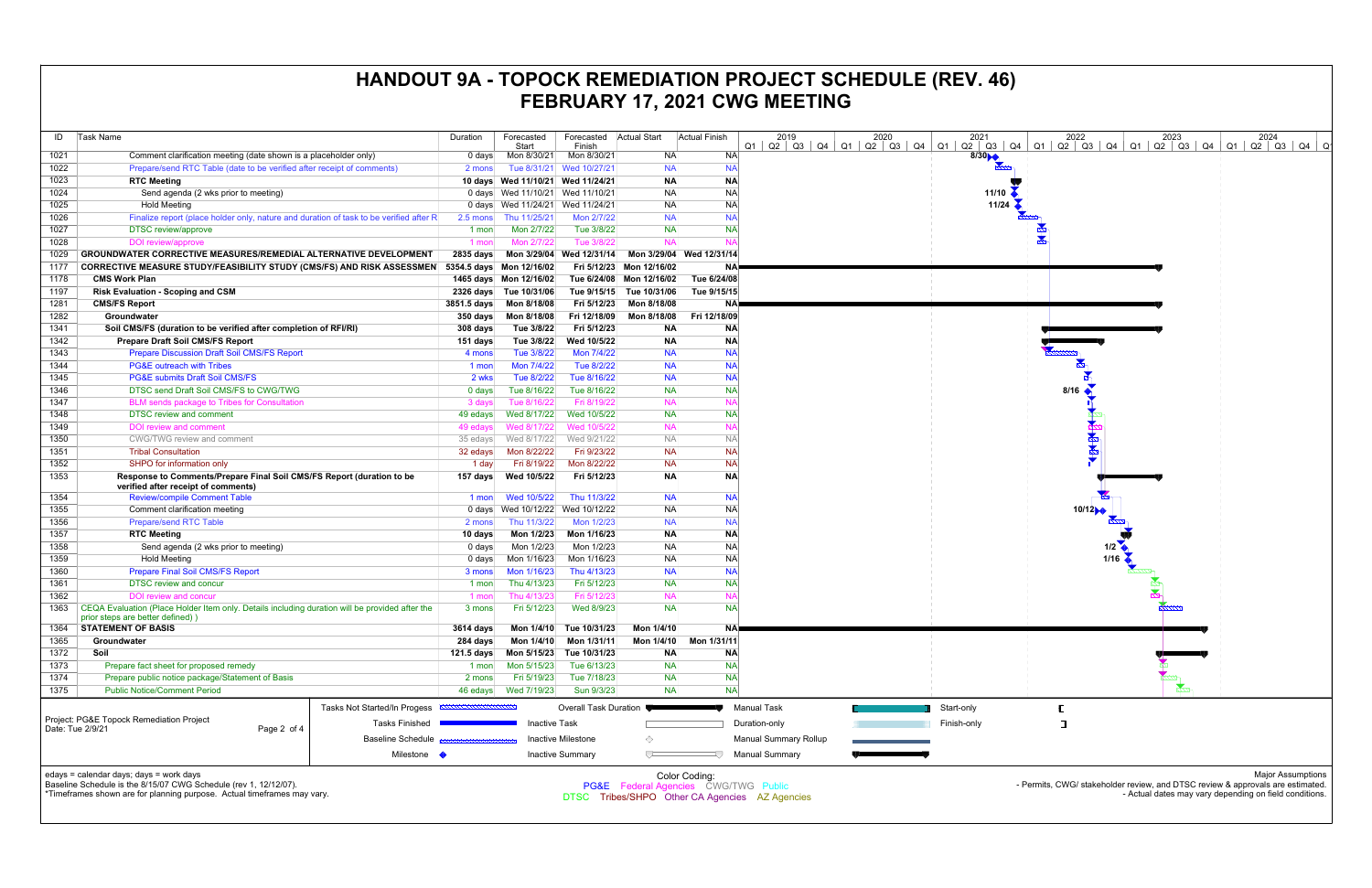| ID   | <b>Task Name</b>                                                                                                                                                                       |                              | Duration            | Forecasted             | Forecasted Actual Start<br>Finish |                                      | Actual Finish | 2019<br>$Q3$ $Q4$<br>Q1<br>Q2                  | 2020<br>$Q1$ $Q2$ $Q3$<br>Q4 | 2021<br>Q1<br>Q2   Q3 |
|------|----------------------------------------------------------------------------------------------------------------------------------------------------------------------------------------|------------------------------|---------------------|------------------------|-----------------------------------|--------------------------------------|---------------|------------------------------------------------|------------------------------|-----------------------|
| 1376 | <b>Public Hearing</b>                                                                                                                                                                  |                              | 15 edays            | Start<br>Tue 8/1/23    | Wed 8/16/23                       | <b>NA</b>                            |               | <b>NA</b>                                      |                              |                       |
| 1377 | <b>Prepare Responsiveness Summary</b>                                                                                                                                                  |                              | 2 mons              | Mon 9/4/23             | Tue 10/31/23                      | <b>NA</b>                            | <b>NA</b>     |                                                |                              |                       |
| 1378 | <b>DTSC</b> adopts final remedy                                                                                                                                                        |                              | $0$ days            | Tue 10/31/23           | Tue 10/31/23                      | <b>NA</b>                            | <b>NA</b>     |                                                |                              |                       |
| 1379 | <b>RECORD OF DECISION</b>                                                                                                                                                              |                              | 3717.5 days         | Fri 12/18/09           | Fri 3/8/24                        | Fri 12/18/09                         | <b>NA</b>     |                                                |                              |                       |
| 1380 | Groundwater                                                                                                                                                                            |                              | 288 days            | Fri 12/18/09           | Thu 1/20/11                       | Fri 12/18/09                         | Thu 1/20/11   |                                                |                              |                       |
| 1391 | Soil                                                                                                                                                                                   |                              | 215 days            | Fri 5/12/23            | Fri 3/8/24                        | <b>NA</b>                            | <b>NA</b>     |                                                |                              |                       |
| 1392 | <b>Develop Proposed Plan</b>                                                                                                                                                           |                              | 60 edays            | Fri 5/12/23            | Tue 7/11/23                       | <b>NA</b>                            | <b>NA</b>     |                                                |                              |                       |
| 1393 | <b>Prepare factsheet</b>                                                                                                                                                               |                              | 60 edays            | Fri 5/12/23            | Tue 7/11/23                       | <b>NA</b>                            | <b>NA</b>     |                                                |                              |                       |
| 1394 | <b>Tribal Consultation</b>                                                                                                                                                             |                              | 60 edays            | Wed 7/12/23            | Sun 9/10/23                       | <b>NA</b>                            | <b>NA</b>     |                                                |                              |                       |
| 1395 | <b>Public Review and Comment</b>                                                                                                                                                       |                              | 45 edays            | Wed 7/12/23            | Sat 8/26/23                       | <b>NA</b>                            | <b>NA</b>     |                                                |                              |                       |
| 1396 | <b>CWG Review and Comment</b>                                                                                                                                                          |                              | 45 edays            | Wed 7/12/23            | Sat 8/26/23                       | <b>NA</b>                            | <b>NA</b>     |                                                |                              |                       |
| 1397 | <b>PG&amp;E Review and Comment</b>                                                                                                                                                     |                              | 45 edays            | Wed 7/12/23            | Sat 8/26/23                       | <b>NA</b>                            | <b>NA</b>     |                                                |                              |                       |
| 1398 | <b>Prepare ROD and Responsiveness Summary</b>                                                                                                                                          |                              | 119 edays           | Sun 9/10/23            | Sun 1/7/24                        | <b>NA</b>                            | <b>NA</b>     |                                                |                              |                       |
| 1399 | <b>DOI Approval Process</b>                                                                                                                                                            |                              | 60 edays            | Sun 1/7/24             | Thu 3/7/24                        | <b>NA</b>                            | <b>NA</b>     |                                                |                              |                       |
| 1400 | <b>Issue Soil ROD</b>                                                                                                                                                                  |                              | 1 day               | Thu 3/7/24             | Fri 3/8/24                        | <b>NA</b>                            | <b>NA</b>     |                                                |                              |                       |
| 1401 | SOIL NON-TIME CRITICAL REMOVAL ACTION (NTCRA)                                                                                                                                          |                              | 998.9 days          | Tue 10/30/18           | Wed 8/24/22                       | Tue 10/30/18                         | <b>NA</b>     |                                                |                              |                       |
| 1402 | DOI's Approval Memorandum for an Engineering Evaluation/Cost Analysis (EE/CA)                                                                                                          |                              | $0$ days            | Tue 10/30/18           | Tue 10/30/18                      | Tue 10/30/18                         | Tue 10/30/1   |                                                |                              |                       |
| 1403 | <b>PG&amp;E Prepares Draft Soil EE/CA</b>                                                                                                                                              |                              |                     | 414 days  Wed 10/31/18 | Fri 5/29/20                       | Wed 10/31/18                         | Fri 5/29/20   |                                                |                              |                       |
| 1404 | <b>BLM sends package to Tribes for Consultation</b>                                                                                                                                    |                              | 0 days              | Wed 6/3/20             | Wed 6/3/20                        | Wed 6/3/20                           | Wed 6/3/20    |                                                | $6/3$ $\bigoplus$            |                       |
| 1405 | <b>Tribal Consultation</b>                                                                                                                                                             |                              | 254.38 edays        | Wed 6/3/20             | Fri 2/12/21                       | Wed 6/3/20                           | Fri 2/12/21   |                                                |                              |                       |
| 1406 | <b>Public Review</b>                                                                                                                                                                   |                              | $63.38$ edays       | Wed 6/3/20             | Wed 8/5/20                        | Wed 6/3/20                           | Wed 8/5/20    |                                                |                              |                       |
| 1407 | <b>DOI prepares Responsiveness Summary</b>                                                                                                                                             |                              | 30 edays            | Mon 2/15/21            | Wed 3/17/21                       | <b>NA</b>                            | <b>NA</b>     |                                                |                              |                       |
| 1408 | PG&E Finalizes EE/CA (duration to be verified after receipt of final RTC/direction from DOI)                                                                                           |                              | 30 edays            | Mon 2/15/21            | Wed 3/17/21                       | <b>NA</b>                            | <b>NA</b>     |                                                |                              |                       |
| 1409 | DOI prepares and approves Action Memorandum                                                                                                                                            |                              | 2 mons              | Mon 2/15/21            | Tue 4/13/21                       | <b>NA</b>                            | <b>NA</b>     |                                                |                              |                       |
| 1410 | PG&E prepares Non-time Critical Removal (NTCRA) Work Plan                                                                                                                              |                              | 4.5 mons            | Wed 4/14/21            | Tue 8/24/21                       | <b>NA</b>                            | <b>NA</b>     |                                                |                              |                       |
| 1411 | <b>Tribal Consultation</b>                                                                                                                                                             |                              | 30 edays            | Tue 8/24/21            | Thu 9/23/21                       | <b>NA</b>                            | <b>NA</b>     |                                                |                              |                       |
| 1412 | <b>DTSC</b> review/comment                                                                                                                                                             |                              | 30 edays            | Tue 8/24/21            | Thu 9/23/21                       | <b>NA</b>                            | <b>NA</b>     |                                                |                              | $\frac{1}{\sqrt{2}}$  |
| 1413 | PG&E addresses comments/finalizes NTCRA Work Plan                                                                                                                                      |                              | 2 mons              | Thu 9/23/21            | Mon 11/22/21                      | <b>NA</b>                            | <b>NA</b>     |                                                |                              |                       |
| 1414 | DOI reviews/approves NTCRA Work Plan                                                                                                                                                   |                              | 1.4 mons            | Mon 11/22/21           | Fri 12/31/21                      | <b>NA</b>                            | <b>NA</b>     |                                                |                              |                       |
| 1415 | <b>PG&amp;E</b> contracting                                                                                                                                                            |                              | 3 mons              | Fri 12/31/21           | Wed 3/30/22                       | <b>NA</b>                            | <b>NA</b>     |                                                |                              |                       |
| 1416 | PG&E implements NTCRA Work Plan (duration to be verified after approval of work plan)                                                                                                  |                              | 5 mons              | Wed 3/30/22            | Wed 8/24/22                       | <b>NA</b>                            | <b>NA</b>     |                                                |                              |                       |
| 1417 | Section 106 Programmatic Agreement (PA)                                                                                                                                                |                              | $1858$ days         | Fri 10/10/08           | Wed 11/18/15                      | Fri 10/10/08                         | <b>NA</b>     |                                                |                              |                       |
| 1450 | <b>EIR DOCUMENTATION</b>                                                                                                                                                               |                              | 1449 days           | Thu 9/1/05             | Wed 3/2/11                        | Thu 9/1/05                           | Wed 3/2/11    |                                                |                              |                       |
| 1523 | DESIGN, PERMITTING, AND CONSTRUCTION OF GROUNDWATER REMEDY                                                                                                                             |                              | 1889 days           | Mon 1/31/11            | Tue 4/24/18                       | Mon 1/31/11                          | Tue 4/24/18   |                                                |                              |                       |
| 1524 | Corrective Measure Implementation/Remedial Design (CMI/RD) Workplan                                                                                                                    |                              | 199 days            | Mon 1/31/11            | Thu 11/3/11                       | Mon 1/31/11                          | Thu 11/3/11   |                                                |                              |                       |
| 1538 | Remedial Design (Preliminary, Intermediate, and Pre-Final/Final)                                                                                                                       |                              | 1723 days           | Tue 9/20/11            | Tue 4/24/18                       | Tue 9/20/11                          | Tue 4/24/18   |                                                |                              |                       |
| 1711 | <b>Community Outreach</b>                                                                                                                                                              |                              | 1710 days           | Fri 10/7/11            | Tue 4/24/18                       | Fri 10/7/11                          | Tue 4/24/18   |                                                |                              |                       |
| 1721 | <b>Project Contracting</b>                                                                                                                                                             |                              | 2.9 mons            | Wed 4/4/18             | Wed 6/27/18                       | Wed 4/4/18                           | <b>NA</b>     |                                                |                              |                       |
| 1722 | Construction (this is a preliminary construction schedule for planning purposes)                                                                                                       |                              | 1898.9 days         | Wed 6/27/18            | Thu 10/2/25                       | Wed 6/27/18                          |               | <b>NA</b>                                      |                              |                       |
| 1723 | <b>Pre-Construction</b>                                                                                                                                                                |                              | 68 days             | <b>Wed 6/27/18</b>     | <b>Sun 9/30/18</b>                | Wed 6/27/18                          | Sun 9/30/18   |                                                |                              |                       |
| 1730 | <b>Construction and Start-up Activities</b>                                                                                                                                            |                              | <b>1829.9 days</b>  | Tue 10/2/18            | Thu 10/2/25                       | Tue 10/2/18                          |               | NA                                             |                              |                       |
| 1731 | <b>Stakeholder Attending Construction Kick-Off Meeting at Site</b>                                                                                                                     |                              | 1 day               | Tue 10/2/18            | Tue 10/2/18                       | Tue 10/2/18                          | Tue 10/2/18   |                                                |                              |                       |
| 1732 | Stakeholder Attending Construction Kick-Off Meeting at Site                                                                                                                            |                              | 1 day               | Tue 10/2/18            | Tue 10/2/18                       | Tue 10/2/18                          | Tue 10/2/18   |                                                |                              |                       |
| 1733 | Stakeholder Attending Construction Kick-Off Meeting at Site                                                                                                                            |                              | 1 day               | Tue 10/2/18            | Tue 10/2/18                       | Tue 10/2/18                          | Tue 10/2/18   |                                                |                              |                       |
|      |                                                                                                                                                                                        |                              |                     |                        |                                   |                                      |               |                                                |                              |                       |
|      |                                                                                                                                                                                        | Tasks Not Started/In Progess | <b>MWWWWWWWWWWW</b> |                        | Overall Task Duration             |                                      |               | <b>Manual Task</b>                             |                              | Start-only            |
|      | Project: PG&E Topock Remediation Project                                                                                                                                               | <b>Tasks Finished</b>        |                     | <b>Inactive Task</b>   |                                   |                                      |               | Duration-only                                  |                              | Finish-only           |
|      | Date: Tue 2/9/21<br>Page 3 of 4                                                                                                                                                        |                              |                     |                        |                                   |                                      |               |                                                |                              |                       |
|      |                                                                                                                                                                                        | <b>Baseline Schedule</b>     |                     |                        | Inactive Milestone                | ◇                                    |               | <b>Manual Summary Rollup</b>                   |                              |                       |
|      |                                                                                                                                                                                        | Milestone $\blacklozenge$    |                     |                        | <b>Inactive Summary</b>           | ▽                                    |               | <b>Manual Summary</b>                          |                              |                       |
|      | edays = calendar days; days = work days<br>Baseline Schedule is the 8/15/07 CWG Schedule (rev 1, 12/12/07).<br>*Timeframes shown are for planning purpose. Actual timeframes may vary. |                              |                     |                        |                                   | PG&E Federal Agencies CWG/TWG Public | Color Coding: | DTSC Tribes/SHPO Other CA Agencies AZ Agencies |                              |                       |